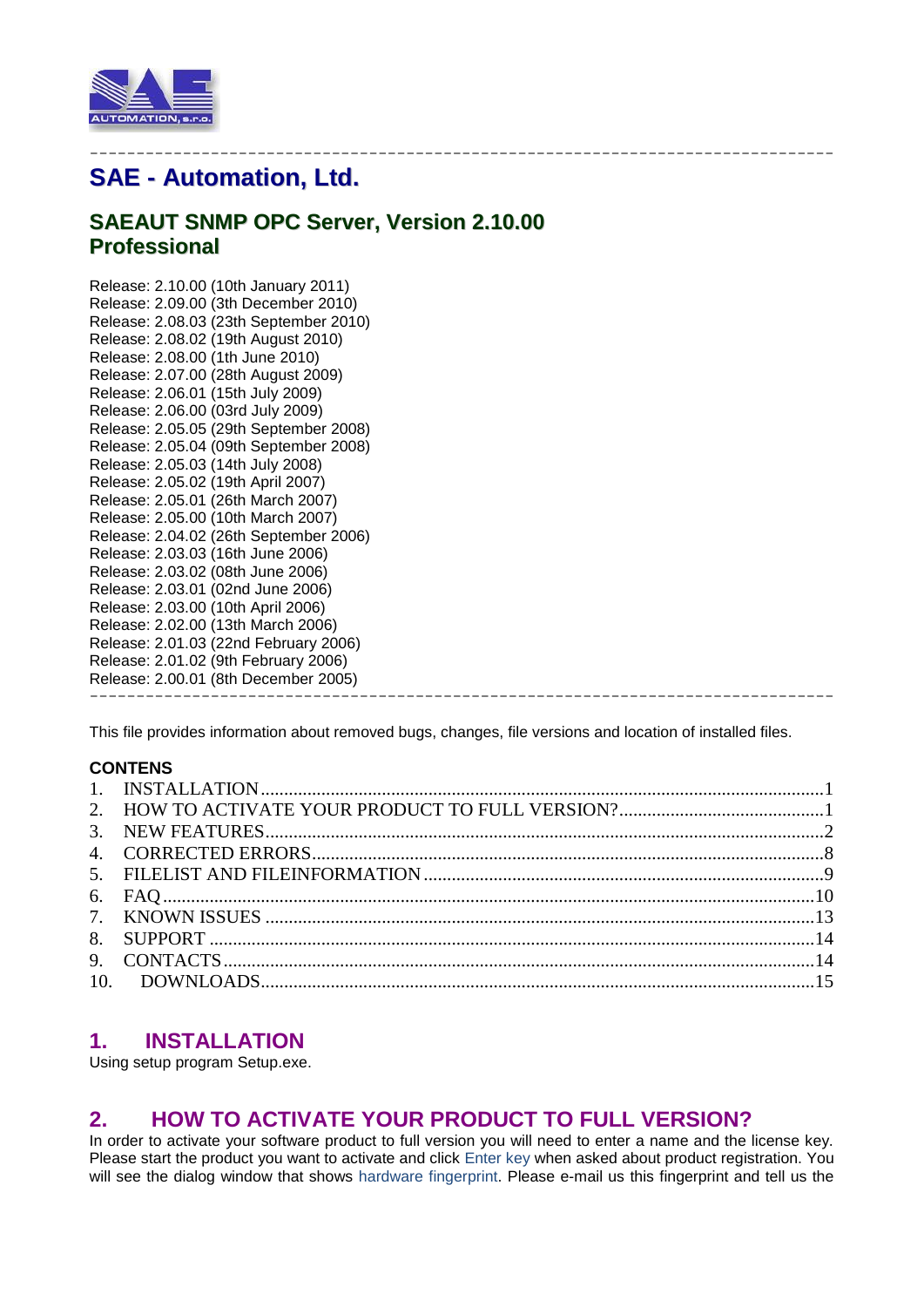Name under which you'd like to activate your product. Based on this information we will send you back the license key that can be used to activate your product.

To activate **SAEAUT SNMP OPC Server, Professional** version:

- 1. Install application SAEAUT SNMP OPC Server, Professional on PC where it will run.
- 2. Launch the SAEAUT SNMP OPC Server Configurator (Start  $\Rightarrow$  Program Files  $\Rightarrow$  SAEAUT SNMP OPC Server SAEAUT SNMP OPC Server Configurator).
- 3. Click on button "Enter key".
- 4. Make a copy of your PC "Hardware fingerprint" (for example: Hardware fingerprint: 2950-8AA7)
- 5. Please send us your "Hardware fingerprint" to e-mail mailto: sae-automation@saeautom.sk.

On the basis of your PC ..Hardware fingerprint", we will generate the valid ..Enter key" for your PC and send it back to you.

## <span id="page-1-0"></span>**3. NEW FEATURES**

#### **Version 2.10.00 - New!!!**

The application SAEAUT SNMP OPC Server version 2.10.00 brings a new very useful feature which enables to export SNMP items to the CSV files. This functionality is available from the Device pop-pop menu via the Export to CSV menu item.

 The SNMP items represented by OPC Data Items in the SAEAUT SNMP OPC Server configuration can be easy and fast exported into a CSV file.

Note that: Using the "Export to CSV" functionality along with the "Import from CSV" functionality you can copy defined SNMP items from a configuration to other configurations of SAEAUT SNMP OPC Server.

Recommendation: It is recommended to use as a destination folder for exported CSV files the following application folder ..\SAEAUT SNMP OPC Server\CSV\

Please read more about this issue in User's Guide topics "*Methods how to configure SAEAUT SNMP OPC Server effectively*."

This feature is available only in the version SAEAUT SNMP OPC Server, Professional.

A new interesting topic in the User's Guide. Please read more in User's Guide topics  $\bullet$ "*Methods how to configure SAEAUT SNMP OPC Server effectively*."

#### **Version 2.09.00 - New!!!**

The application SAEAUT SNMP OPC Server version 2.09.00 brings a new very useful feature which enables to load SNMP items from existing CSV files. This functionality is available from the Device pop-pop menu via the Import from CSV menu item.

 The SNMP items defined in CSV file can be easy and fast inserted to the SAEAUT SNMP OPC Server configuration.

This feature is available in all marketed versions:

- $\checkmark$  SAEAUT SNMP OPC Server, Professional,
- SAEAUT SNMP OPC Server, Enhanced,
- SAEAUT SNMP OPC Server, Basic.
- The application SAEAUT SNMP OPC Server version 2.09.00 brings also improved the MIB Browser (Off-Line) functionality for loading SNMP items from MIB Files.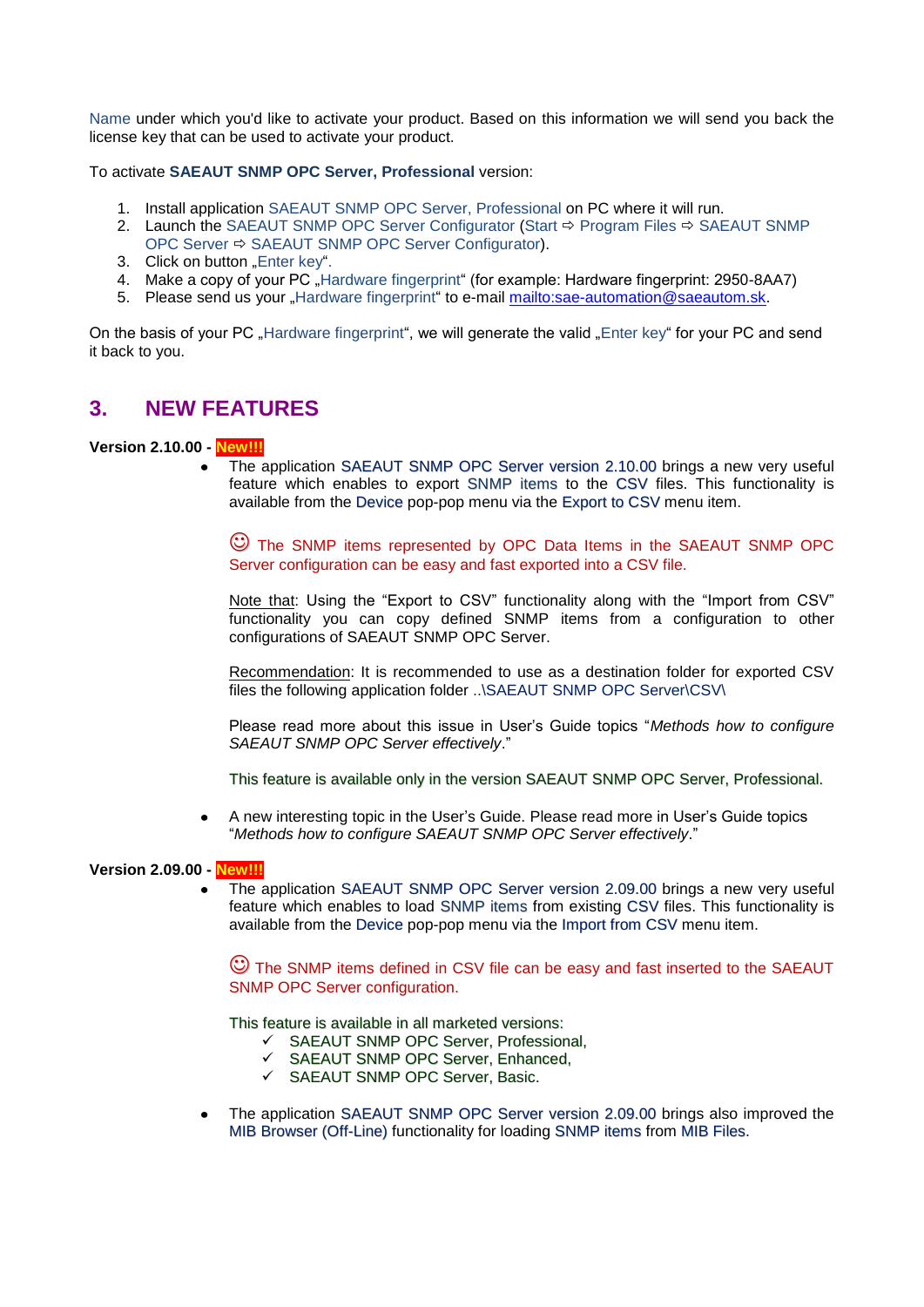The SNMP items defined in MIB file can be easy and fast inserted to the SAEAUT SNMP OPC Server configuration.

This feature is available only in the version SAEAUT SNMP OPC Server, Professional.

The application folder ..\SAEAUT SNMP OPC Server\CSV\ includes a set of predefined  $\blacksquare$ CSV files which can be used in time creating of a SNMP OPC Server configuration.

Note that: The user of SAEAUT SNMP OPC Server can add other new CSV files into the CSV folder. All CSV files from the CSV folder are automatic available from the Import from CSV menu item.

This feature is available in all marketed versions:

- $\checkmark$  SAEAUT SNMP OPC Server, Professional,
- SAEAUT SNMP OPC Server, Enhanced,
- SAEAUT SNMP OPC Server, Basic.
- The application folder ..\SAEAUT SNMP OPC Server\MIBS\ includes a set of predefined MIB files which can be used in time creating of a SNMP OPC Server configuration.

This feature is available only in the version SAEAUT SNMP OPC Server, Professional.

#### **Version 2.08.03**

The application SAEAUT SNMP OPC Server is very often used for managing and monitoring of Uninterruptible Power Supplies (UPS) devices.

Therefore, the application SAEAUT SNMP OPC Server version 2.08.03 brings in its package two new sample configurations where you can find a preconfigured UPS device according to UPS-MIB[rfc1628].mib file.

This MIB file defines the managed objects for Uninterruptible Power Supplies which are to be manageable via the Simple Network Management Protocol (SNMP).

The mentioned two configurations are named as follows:

- SNMPConf.mdb,
- SNMPConf UPS-MIB rfc1628.mdb,

You can find them in the application folder: *..\SAEAUT SNMP OPC Server\Examples\Configurations*

*Please read more on our company Web in the document [SAEAUT SNMP OPC Server](http://www.saeautom.eu/download/SAEAUT%20SNMP%20OPC%20Server%20receives%20TRAP%20messages_eng.pdf)  [receives Trap messages](http://www.saeautom.eu/download/SAEAUT%20SNMP%20OPC%20Server%20receives%20TRAP%20messages_eng.pdf) about using SAEAUT SNMP OPC Server for handling of SNMP Trap messages from UPS devices.*

#### **Version 2.08.00**

- The application SAEAUT SNMP OPC Server version 2.08.00 brings the possibility to access all available data even via the latest OPC standard called Unified Architecture (UA). The Unified Architecture is the next generation OPC standard that provides a cohesive, secure and reliable cross platform framework for access to real time and historical data and events.
- The installation package includes a new version of OPC UA COM Server Wrapper. The OPC UA COM Server Wrapper provides immediate access to all data of SAEAUT SNMP OPC Server via UA interface.

*Please Read more about Configuring DCOM for using of OPC UA COM Wrapper with OPC servers from SAE-Automation, Ltd. in the document available in Windows Start* SAEAUT SNMP OPC Server  $\div$  Configuring OPC UA COM Wrapper for SAE products.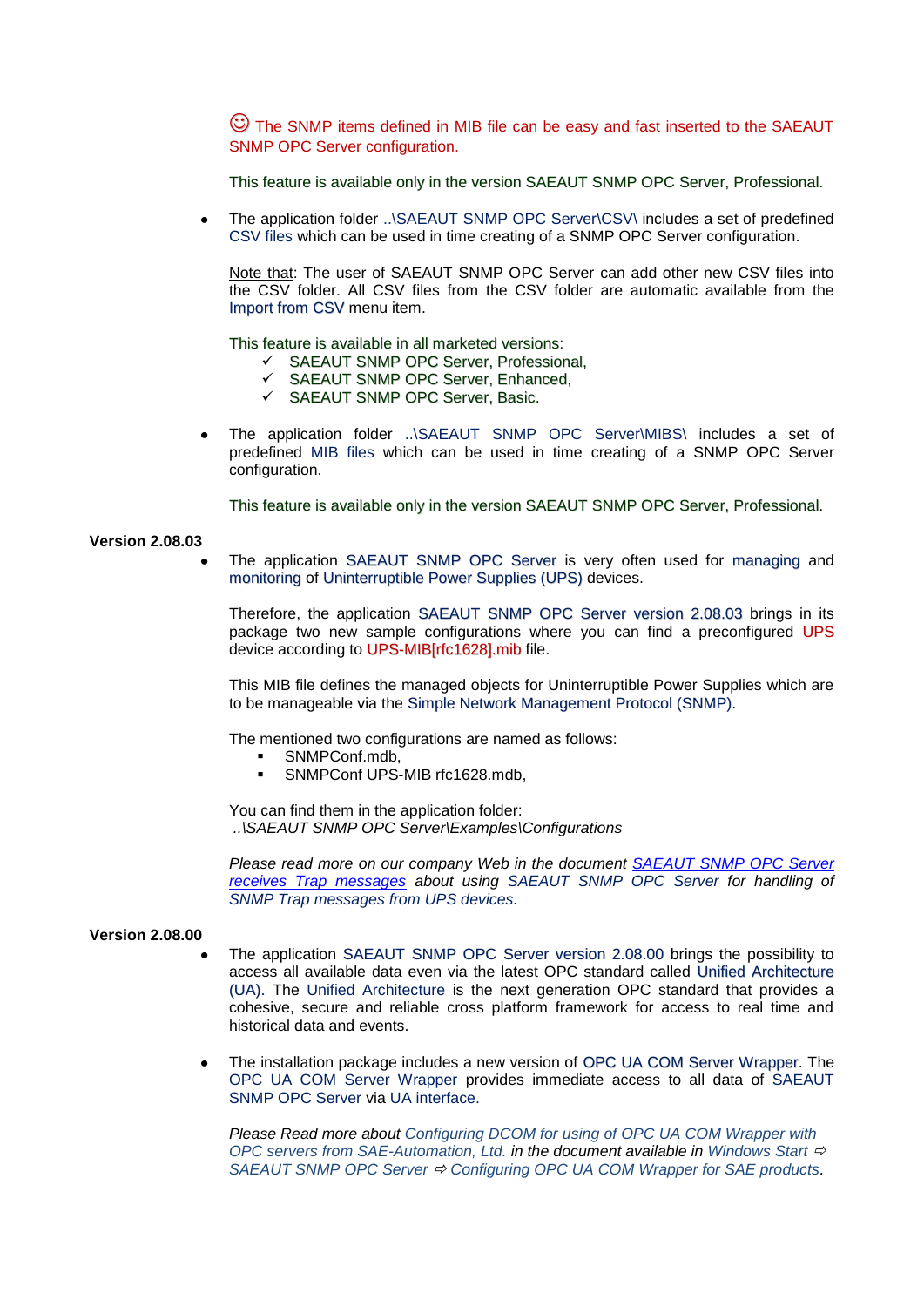The installation package includes a new SAEAUT UA Data Access Client version 1.00.00. The application gives the end-user possibility to make first attempts and connections to SAEAUT SNMP OPC Server via UA interface. Therefore, this product will be very useful for you.

The application SAEAUT UA Data Access Client version 1.00.00 includes already predefined links for connecting to SAEAUT SNMP OPC Server through UA COM Server Wrapper interfaces:

- <http://localhost:48401/UA/ComServerWrapper>
- opc.tcp://localhost:48400/UA/ComServerWrapper

This feature is available in the following marketed versions:

- $\checkmark$  SAEAUT SNMP OPC Server, Professional,
- SAEAUT SNMP OPC Server, Enhanced,

#### **Version 2.07.00**

The application SAEAUT SNMP OPC Server version includes a MIB Browser (Off-Line) for loading SNMP items from MIB Files. The browsed SNMP items can be inserted to the SAEAUT SNMP OPC Server configuration.

Moreover, the SAEAUT SNMP OPC Server version 2.07.00 (only Professional) inserts to the configuration file also description (obtained from MIB file) about each SNMP item. Please read more about this issue in User's Guide topics "*How to browse available SNMP variables?*" and associated sub-topics.

This feature is available only in the version SAEAUT SNMP OPC Server, Professional.

- The SAEAUT SNMP OPC Server version 2.07.00 includes a new policy which determines compatibility of configuration projects created in the versions BASIC, ENGANCED and PROFESSIONAL. The policy is the following:
	- Basic

The BASIC version enables to open and use only projects created (updated) in the BASIC version.

Enhanced

The ENHANCED version enables to open and use only projects created (updated) in the ENHANCED version and the BASIC version.

- Professional The PROFESSIONAL version has no restrictions. It enables to open and use projects created (updated) in the PROFESSIONAL version, the ENHANCED version and the BASIC version.
- The configuration projects created in the SAEAUT SNMP OPC Server version 2.07.00 has a new different structure in compare with the previous released versions of the SAEAUT SNMP OPC Server. At the moment, no already existing project can be open in the SAEAUT SNMP OPC Server version 2.07.00. It means that there is no backward compatibility to the older projects. We recommend you to rewrite your existing projects to new projects.

There is a possibility to contact us and send your existing projects to our company. We can try to convert these existing projects to new structure.

#### **Version 2.06.01**

The SNMP GET operation: The application SAEAUT SNMP OPC Server Configurator version 2.06.01 enables to call SNMP GET operation. The GET operation retrieves the current value of a SNMP object (associated by Object ID). The value is retrieved ON-LINE from a connected SNMP device. Please read more about this issue in User's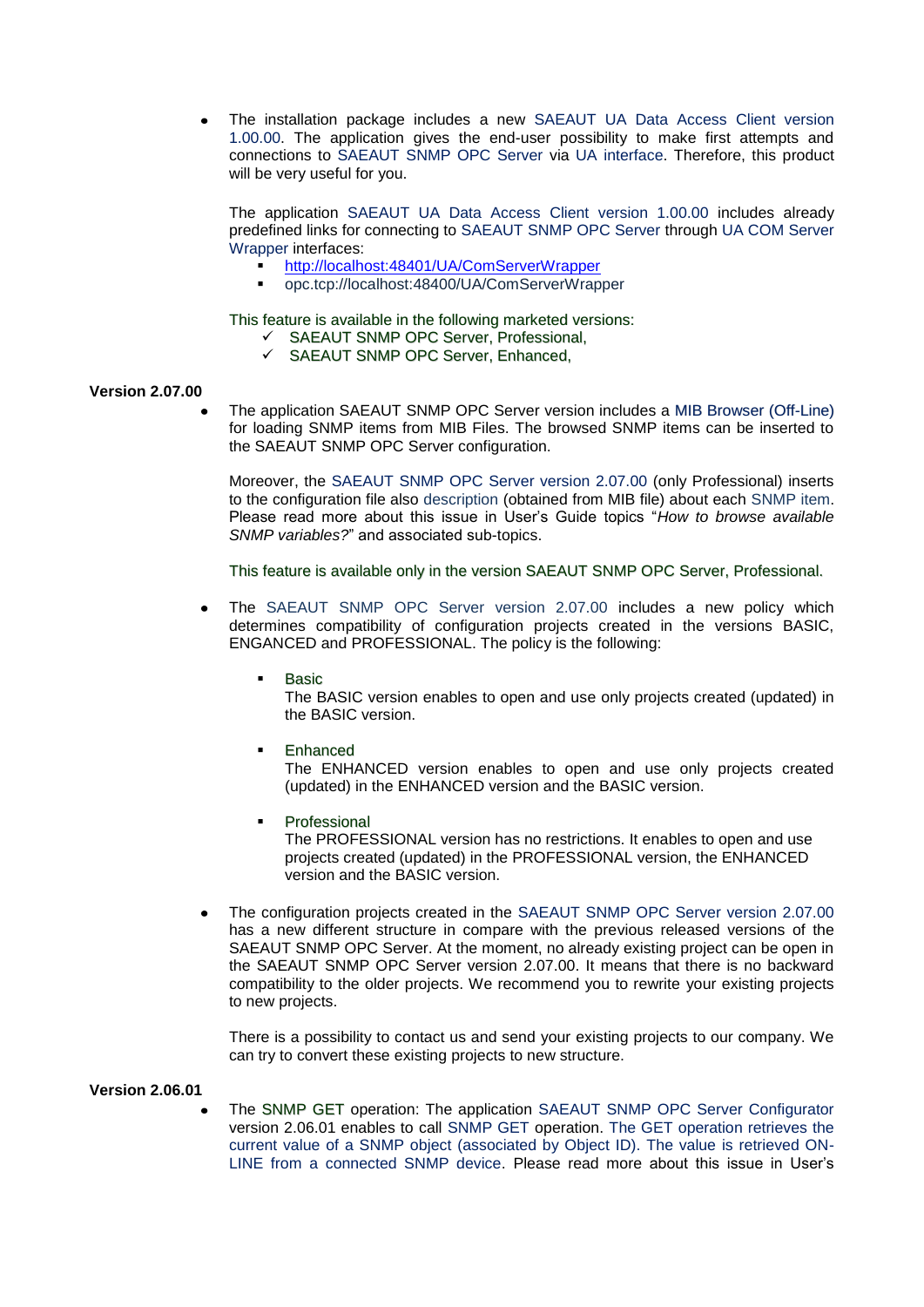Guide topics "*How to verify whether your SNMP device is available? How to use GET, SET operations from the server configurator?*" and associated sub-topics.

The SNMP SET operation: The application SAEAUT SNMP OPC Server Configurator version 2.06.01 enables to call SNMP SET operation. The SET operation sets a new value of a SNMP object (associated by Object ID). The value is set ON-LINE to a connected SNMP device. Please read more about this issue in User's Guide topics "*How to verify whether your SNMP device is available? How to use GET, SET operations from the server configurator?*" and associated sub-topics.

#### **Version 2.06.00**

- The application SAEAUT SNMP OPC Server version 2.06.00 was tested with OPC Compliance Test Tool (OPC Foundation) for verification the correct operation of this product for following interfaces:
	- OPC Data Access  $3.0 \Leftrightarrow$  Test passed.
		- OPC Data Access 2.05a  $\Rightarrow$  Test passed.
	- OPC Alarm and Events 1.1  $\Rightarrow$  Test passed.

#### *OPC Compliance Test Tool parameters:*

*GUI Version: 2.15.0.1152 CTT Data Control Version: 2.00.15.1152*

*OPC Data Access 3.0 Compliance Test:*

 *Test Control Version: 1.00.15.1152 Test Settings Version: 1.15.0.1152 OPC Data Access 2.05a Compliance Test Version 2: Test Control Version: 2.00.19.1152 Test Settings Version: 2.19.0.1152 OPC Alarm and Events 1.1 Compliance Test:*

 *Test Control Version: 1.00.14.1152 Test Settings Version: 1.14.0.1152*

All test details are available on OPC Foundation web site in the [SAEAUT SNMP OPC](http://www.opcfoundation.org/Products/ProductDetails.aspx?CM=1&RI=8857&CU=16#Certification%20Testing)  [Server product detail list.](http://www.opcfoundation.org/Products/ProductDetails.aspx?CM=1&RI=8857&CU=16#Certification%20Testing)

- The application SAEAUT SNMP OPC Server version 2.06.00 was tested in  $\bullet$ collaboration with XML-DA Wrapper with OPC Compliance Test Tool (OPC Foundation) for verification the correct operation of this product for following interfaces:
	- OPC XML Data Access 1.01  $\Rightarrow$  Test passed.

## *OPC Compliance Test Tool parameters:*

*GUI Version: 2.15.0.1152 CTT Data Control Version: 2.00.15.1152*

*OPC XML Data Access 1.01 Compliance Test: Test Control Version: 1.00.8.1146 Test Settings Version: 1.08.0.1146*

The application SAEAUT SNMP OPC Server version 2.06.00 includes a new MIB Browser (Off-Line) for loading SNMP items from MIB Files. The browsed SNMP items can be inserted to the SAEAUT SNMP OPC Server configuration. Please read more about this issue in User's Guide topics "*How to browse available SNMP variables?*" and associated sub-topics.

This feature is available only in the version SAEAUT SNMP OPC Server, Professional.

The user interface of MIB Browser (On-Line) for browsing SNMP items from SNMP Devices was enhanced about a few useful fields. Please read more about this issue in User's Guide topics "*How to browse available SNMP variables?*" and associated subtopics.

This feature is available only in the versions SAEAUT SNMP OPC Server, Enhanced and SAEAUT SNMP OPC Server, Professional.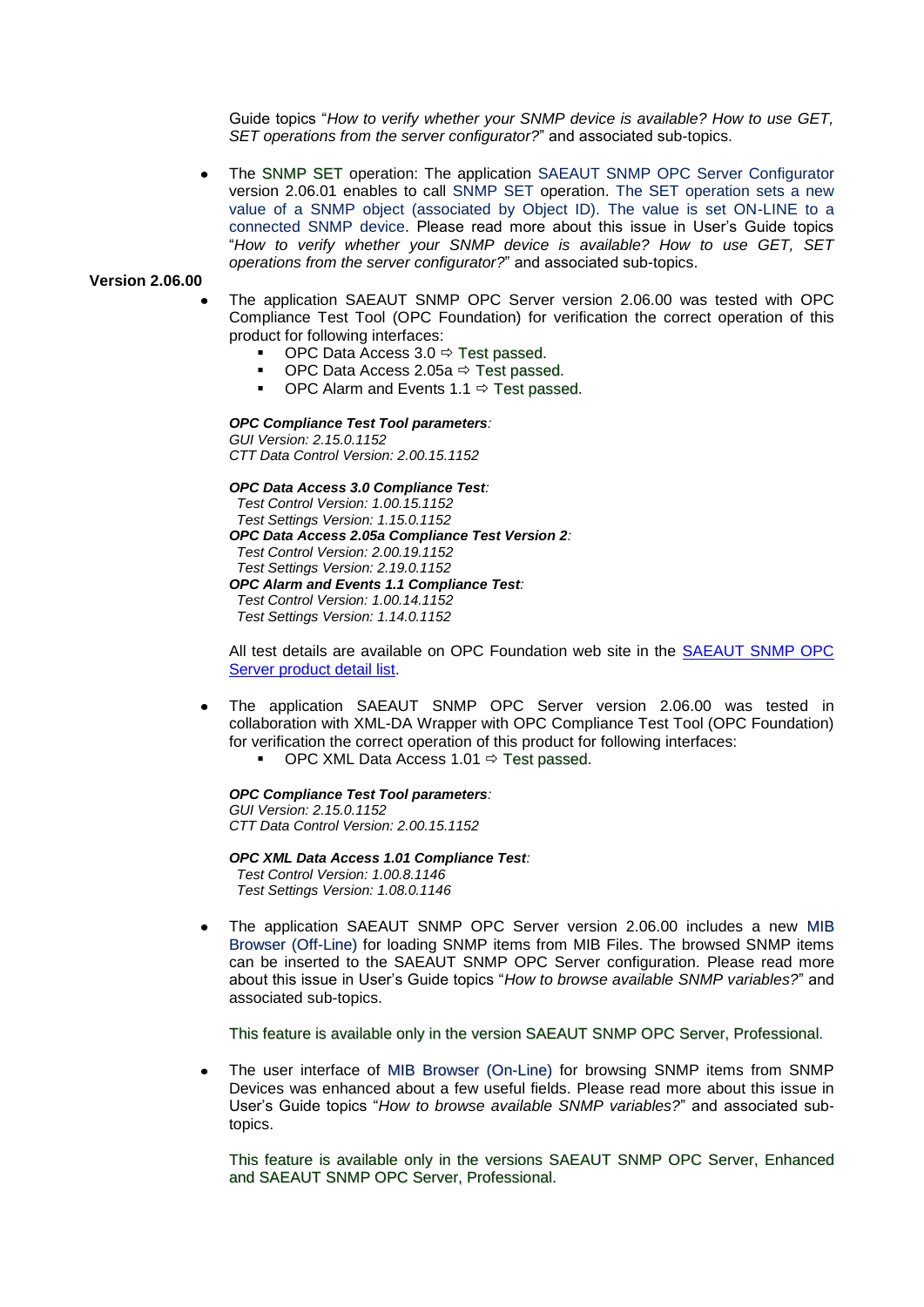The installation package includes a new version of XML-DA Wrapper. The XML-DA Wrapper provides immediate access on data of SAEAUT SNMP OPC Server via Web Service [http://localhost/XmlDaSnmpOpcServerWrapper/Service.asmx.](http://localhost/XmlDaSnmpOpcServerWrapper/Service.asmx) It needs the Internet Information Services (IIS).

More about how to access data from the SAEAUT SNMP OPC Server through Internet via XmlDaSnmpOpcServerWrapper you can find in User's Guide of SAEAUT SNMP OPC Server. Please read more about this issue in User's Guide topics "*How to access SAEAUT SNMP OPC Server data through Internet.*" and associated sub-topics.

- The installation package includes the SAEAUT SNMP OPC Client version 1.00.00. The application SAEAUT SNMP OPC Client version 1.00.00 includes already predefined links for connecting to SAEAUT SNMP OPC Server through standard OPC interfaces:
	- **OPC Data Access 3.0**  opcda://localhost/SAEAutomation.SNMPOpcServerDA.3
	- **OPC XML Data Access 1.01** http://localhost/XmlDaSnmpOpcServerWrapper/Service.asmx

More about the SAEAUT SNMP OPC Client application you can find in User's Guide of SAEAUT SNMP OPC Server. Please read more about this issue in User's Guide topics "*How to use SAEAUT SNMP OPC Client.*" and associated sub-topics.

The application gives the end-user possibility to make first attempts and connections to SAEAUT SNMP OPC Server. Therefore, this product will be very useful for you.

This feature is available only in the versions SAEAUT SNMP OPC Server, Enhanced and SAEAUT SNMP OPC Server, Professional.

- The installation package includes the latest OPC Core Components. These modules include DCOM proxy/stub libraries, the OPC Server Enumerator, .NET wrappers, etc.
- The installation package includes the SAEAUT SNMP Agent version 1.00.00 (FREE) Solution how to simulate SNMP devices.

If you need to simulate SNMP devices or generate the SNMP Trap messages then this product will be very useful for you.

To read more details about how to use it you can download special white paper [SAEAUT SNMP Agent -](http://www.saeautom.sk/download/help/saeaut_snmp_agent_en.pdf) User's Guide.

The SAEAUT SNMP Agent is necessary to install additionally manually. To install that product go to SAEAUT SNMP OPC Server directory ..\SAEAUT SNMP OPC Server\SAEAUT SNMP Agent Setup\ or download the latest version of product from the following link [http://www.saeautom.sk/download/products/snmpagent/saeaut-snmp](http://www.saeautom.sk/download/products/snmpagent/saeaut-snmp-agent.zip)[agent.zip.](http://www.saeautom.sk/download/products/snmpagent/saeaut-snmp-agent.zip)

This feature is available only in the versions SAEAUT SNMP OPC Server, Enhanced and SAEAUT SNMP OPC Server, Professional.

- Changed functionality for manual items (tags). The manual items are created directly internal in SAEAUT SNMP OPC Server and are completely independent on target devices.
- Updated User's Guide, Read Me and company web page updated section FAQ.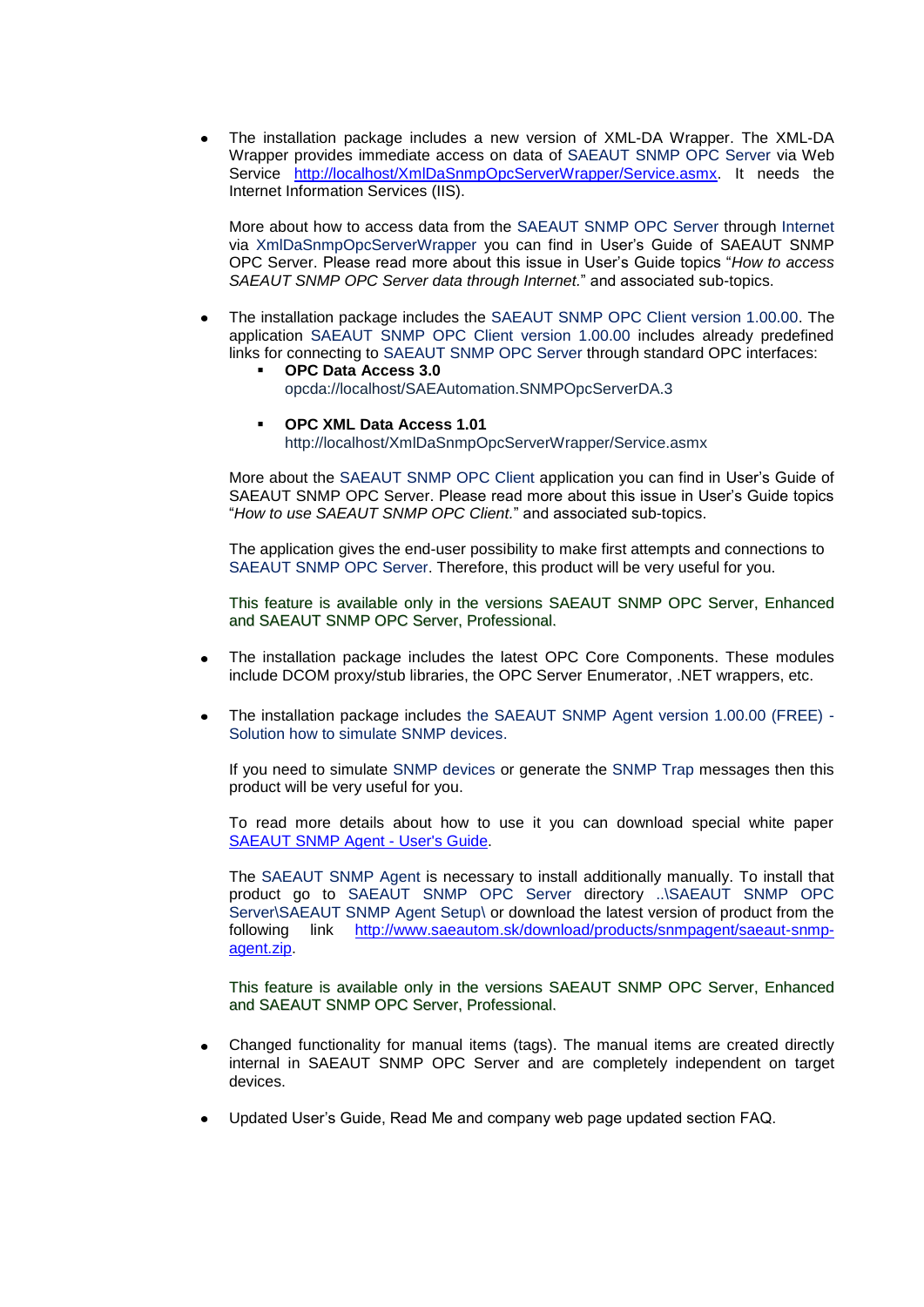#### **Version 2.05.05**

- The Find dialog box allows you to search for text within the current configuration and then interactively review matches. You can access the Find dialog box by choosing Find on the Edit menu, choosing the loupe icon on toolbar or through hot key Shift  $+ F$ .
- The Find dialog box provides several standard search options to help you improve the accuracy of your search. It allows you to search entire configuration or only part of configuration.
- All Find results are always displayed in the Find Results tab, which is included in Output View.
- The Find Results tab allows you to review each individual search occurrences directly in the main Tree view and also the item details in Dialog view. To review individual search occurrences please Double Click on an item directly in Find Results.
- More about the Find dialog you can find in User's Guide. Please read more about this issue in User's Guide topics "*Added the Find dialog box*" and associated sub-topics.

#### **Version 2.05.04**

The import of XML files is more optimized.

#### **Version 2.05.03**

- Installation package was enhanced about new important documents:
	- Installation & Activation of SNMP Service and SNMP Trap Service for SNMP applications from SAE – Automation, s.r.o.
	- Configuring OPC and DCOM for OPC server and client applications from SAE Automation, s.r.o.
- User's Guide, Read Me and company web page updated section FAQ.

#### **Version 2.05.02**

- Checking the log file size.
- It is possible to set a maximal log file size through SNMP OPC Server Configurator.  $\bullet$
- It is possible to set a maximal number of log files through SNMP OPC Server Configurator.

#### **Version 2.05.01**

User's Guide was enhanced about topic "*The first start of SAEAUT SNMP OPC Server*".

#### **Version 2.05.00**

- Optimized startup time and decreased CPU load.
- $\bullet$ Optimized a logging of messages.

#### **Version 2.04.02**

- Alarm definitions definable also for JScript items.
- Support for scanning of network for all accessible devices or for devices with given SNMP community - IP Scanner.
- Enhanced viewing of Log files.

#### **Version 2.03.01**

Support for multi-selecting and multi-adding of MIB objects browsed by MIB Browser.

#### **Version 2.03.00**

Support for browsing for MIB objects of chosen device and adding selected objects to configuration database - MIB Browser.

#### **Version 2.02.00**

- Script item user interface changed, adding of Data items into Script item is filtered by chosen Device.
- New user interface for editing of Global JScript variables, support for BOOL, LONG, ULONG, FLOAT, DOUBLE and STRING data types and arrays for all of them apart from STRING data type.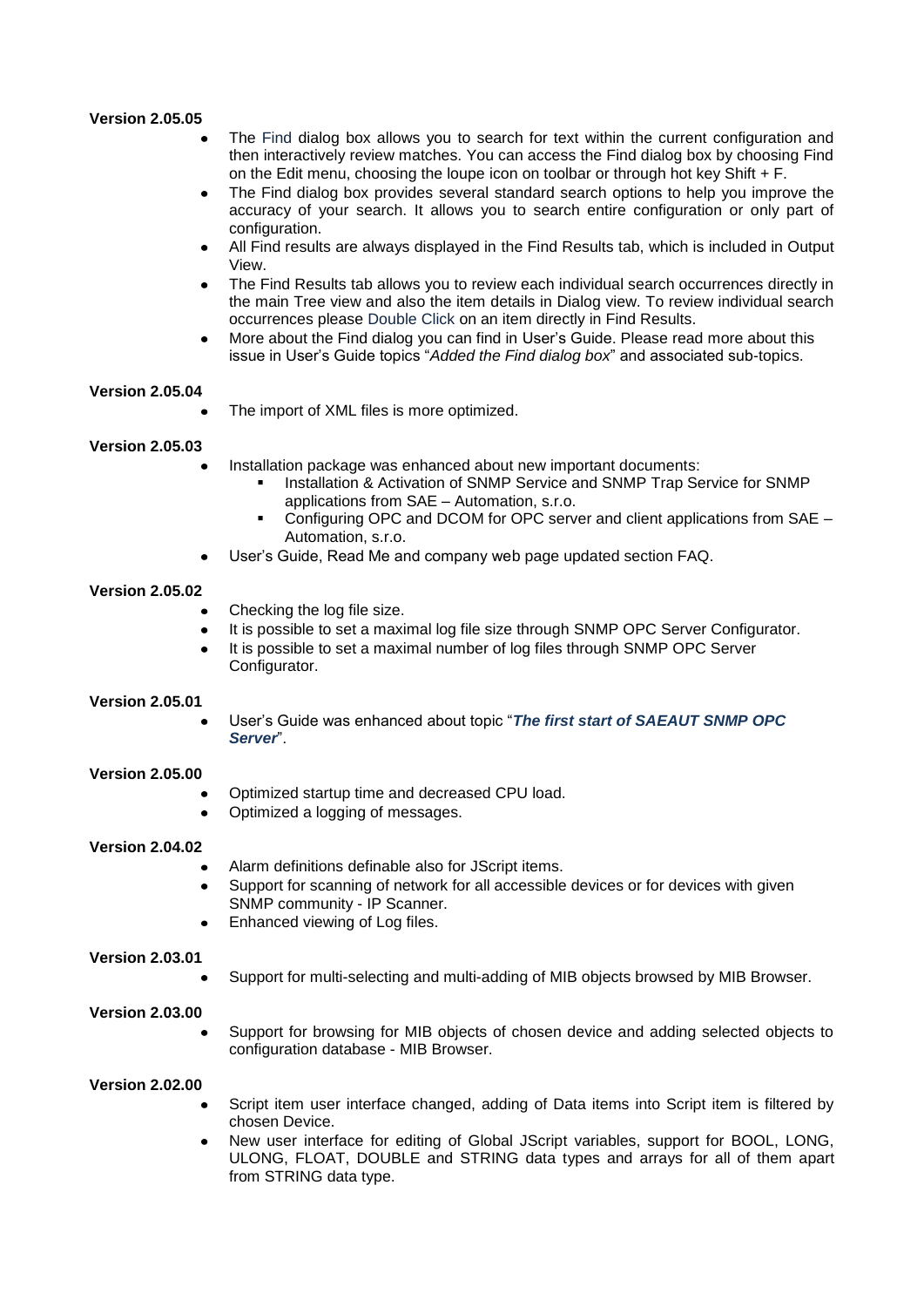### **Version 2.01.02**

Global JScript variables implemented.

## **Version 2.02.00**

Global JScript variables support for BOOL, LONG, ULONG, FLOAT, DOUBLE and STRING data types and arrays for all of them apart from STRING data type.

## <span id="page-7-0"></span>**4. CORRECTED ERRORS**

## **Version 2.09.00 -** *Fixed bugs*

Resolved an issue with generating of J-Script file for operating systems Windows 7 and  $\bullet$ Windows Vista.

### **Version 2.08.02 -** *Fixed bugs*

Resolved an issue with DEMO application for Windows Vista (64-bit edition) and Windows 7 (64-bit edition).

### **Version 2.07.00 -** *Fixed bugs*

- $\bullet$ Resolved an issue with enabling/disabling the Heartbeat data items.
- Resolved an issue with freezing in IP Scanner.

This feature is available only in the versions SAEAUT SNMP OPC Server, Enhanced and SAEAUT SNMP OPC Server, Professional.

## **Version 2.06.00 -** *Fixed bugs*

- Resolved a memory leak in methods for reading and writing of OPC item.
- Resolved possible deadlock when unloading the OPC server.
- $\bullet$ Resolved possible deadlock when rapidly removing multiple groups at the same time.
- Resolved an issue with server not shutting down after an error had occurred during a creation of OPC group object.
- Changed default good quality for manual tags to OPC QUALITY GOOD.

#### **Version 2.05.04 -** *Fixed bugs*

• The import of XML files fails.

#### **Version 2.05.03 -** *Fixed bugs*

The receiving traps which are different from SNMPv1 protocol resulted in the application crash.

#### **Version 2.05.00 -** *Fixed bugs*

- Logging of messages.
- $\bullet$ Reading and writing of data items.

## **Version 2.04.02 -** *Fixed bugs*

• Digital alarms supported.

## **Version 2.03.03 -** *Fixed bugs*

• Support for Counter64 data type.

## **Version 2.01.02 -** *Fixed bugs*

Global JScript variables removable from user interface.

## **Version 2.00.01 -** *Fixed bugs*

- The header and the body of the script in a Script or Data Item is correctly updated when user applies any changes on the name of the Item or device or any parent folder.
- In Data Item, user can first define using of the script and then apply the changes.
- User is not allowed to enter into controls more than database-defined length of specific field.
- Description field have been extended to be of the length of 255 characters.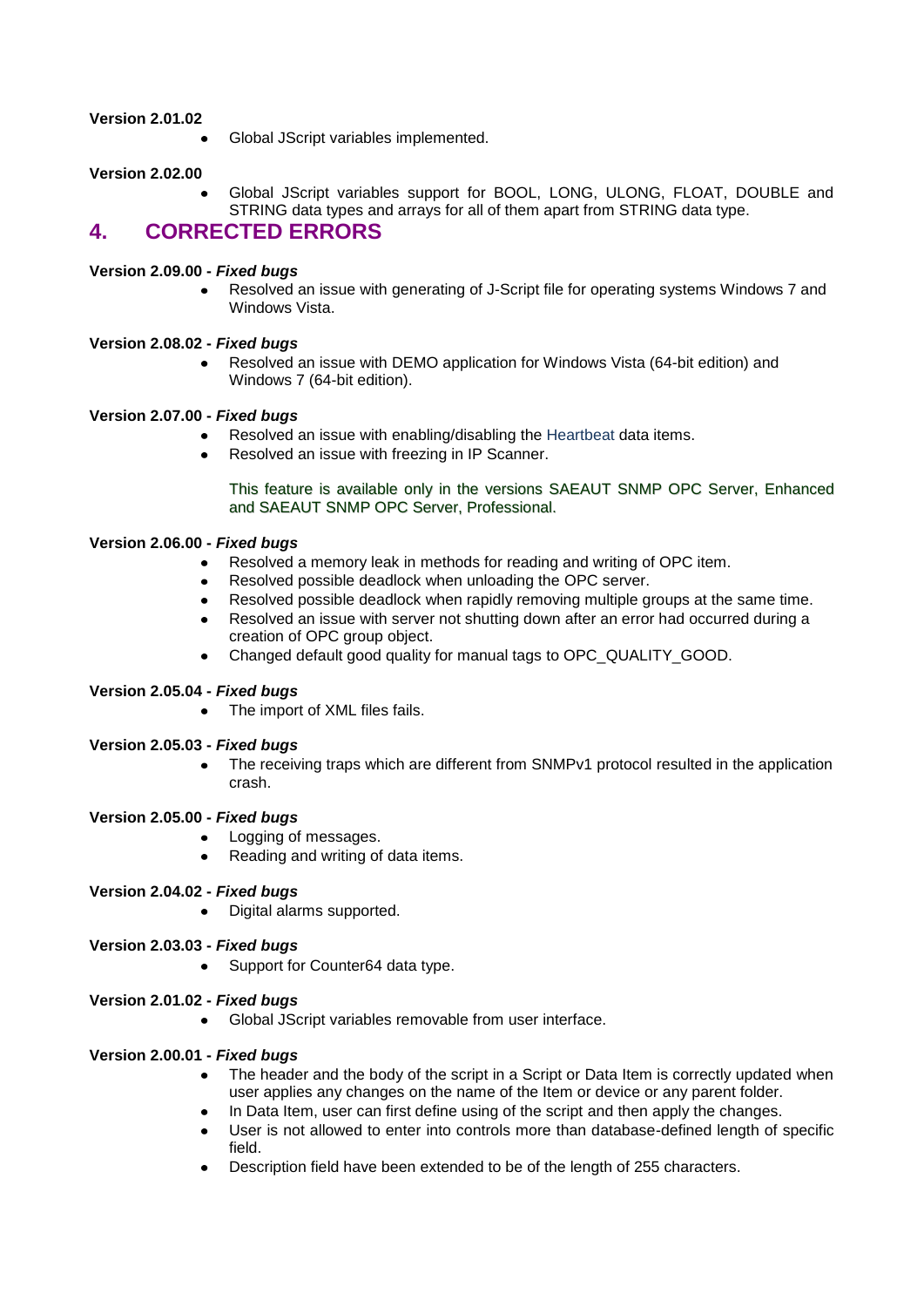# <span id="page-8-0"></span>**5. FILELIST AND FILEINFORMATION**

## **SAEAUT SNMP OPC Server**

| Name:<br>Version:<br>Location:<br>Description:         | SNMPRuntime.exe<br>2.9.0.0<br>\SAEAUT SNMP OPC Server\<br>The main runtime module SAEAUT SNMP OPC Server application.                                     |
|--------------------------------------------------------|-----------------------------------------------------------------------------------------------------------------------------------------------------------|
| Name:<br>Version:<br>Location:<br>Description:         | SNMPConf.exe<br>2.10.0.0<br>\SAEAUT SNMP OPC Server\<br>The module is used for creating configuration for SAEAUT SNMP OPC Server.                         |
| Name:<br>Location:<br>Description:                     | SNMPOPCServer.chm<br>\SAEAUT SNMP OPC Server\Help<br>The User's Guide for SAEAUT SNMP OPC Server application.                                             |
| <b>Documents</b><br>Name:<br>Location:<br>Description: | License.pdf<br>\SAEAUT SNMP OPC Server\<br>The software license agreement for end-user for software from company.                                         |
| Name:<br>Location:<br>Description:                     | Relnotes.pdf<br>\SAEAUT SNMP OPC Server\<br>This file provides information about removed bugs, changes, file versions and location of<br>installed files. |
| Name:<br>Location:<br>Description:                     | White Papers.pdf<br>\SAEAUT SNMP OPC Server\Help<br>List of White Papers related to SAEAUT SNMP OPC Server from SAE-Automation, Ltd.                      |
| Name:<br>Location:<br>Description:<br>Automation, Ltd. | opcuaforsaeproducts.pdf<br>\SAEAUT SNMP OPC Server\Help<br>Configuring DCOM for using of OPC UA COM Wrapper with OPC Servers from SAE-                    |
| <b>XML-DA Wrapper</b>                                  |                                                                                                                                                           |
| Name:                                                  | XmlDaSnmpOpcServerWrapper.msi                                                                                                                             |

| .            |                                                                                               |
|--------------|-----------------------------------------------------------------------------------------------|
| Location:    | \SAEAUT SNMP OPC Server\XML-DA Wrapper Setup\                                                 |
| Description: | The XML-DA Wrapper makes SAEAUT SNMP OPC Server available through Web                         |
|              | Services. It needs the Internet Information Services (IIS). Please read more about this issue |
|              | in User's Guide topics "XML DA Wrapper – Web services" and associated sub-topics.             |
|              |                                                                                               |

## **OPC Core Components 3.00 (101.2)**

| Name:        | OPC Core Components Redistributable (x86).msi                                    |
|--------------|----------------------------------------------------------------------------------|
| Location:    | \SAEAUT SNMP OPC Server\OPC Core Components Setup\                               |
| Description: | These modules include DCOM proxy/stub libraries, the OPC Server Enumerator, .NET |
|              | wrappers, etc.                                                                   |

## **SAEAUT SNMP OPC Client**

| Name:        | Setup.exe                                                                             |
|--------------|---------------------------------------------------------------------------------------|
| Location:    | \SAEAUT SNMP OPC Server\SAEAUT SNMP Client Setup\                                     |
| Description: | The installation Setup.exe file includes the SAEAUT SNMP OPC Client application which |
|              | enables connecting to SAEAUT SNMP OPC Server through interfaces DA 3.0 and XML-DA     |
|              | 1.01. This feature is available only in the versions SAEAUT SNMP OPC Server, Enhanced |
|              | and SAEAUT SNMP OPC Server, Professional.                                             |

## **SAEAUT SNMP Agent**

| Name:     | Setup.exe                                        |
|-----------|--------------------------------------------------|
| Location: | \SAEAUT SNMP OPC Server\SAEAUT SNMP Agent Setup\ |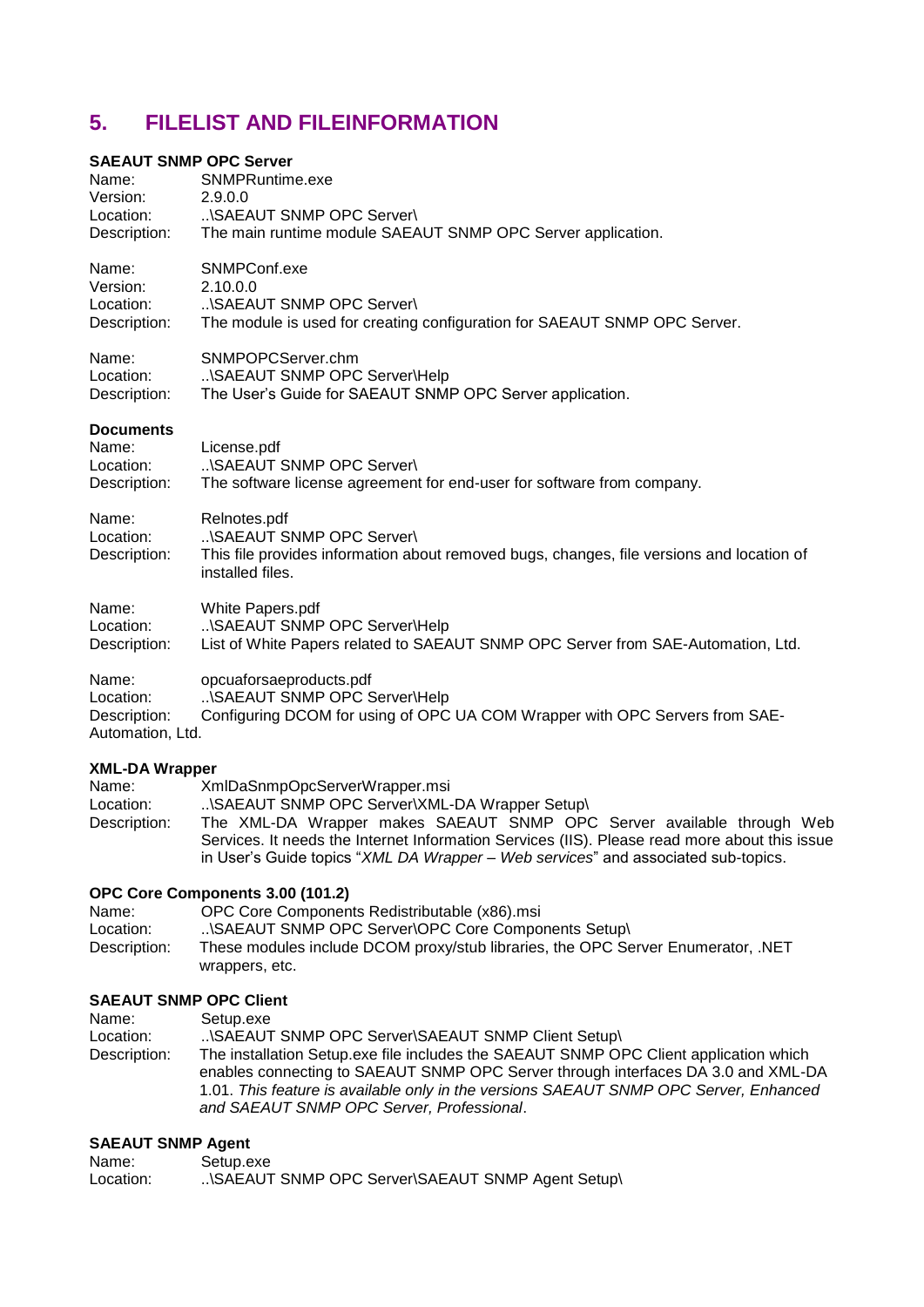Description: The installation Setup.exe file includes the SAEAUT SNMP Agent application which enables simulating of SNMP device. *This feature is available only in the versions SAEAUT SNMP OPC Server, Enhanced and SAEAUT SNMP OPC Server, Professional*.

## **Examples**

| Name:        | SAEConf.mdb                                                                                                                     |
|--------------|---------------------------------------------------------------------------------------------------------------------------------|
| Location:    | \SAEAUT SNMP OPC Server\Examples\Configurations                                                                                 |
| Description: | Example of simple project file.                                                                                                 |
| Name:        | SNMPConf UPS-MIB rfc1628.mdb                                                                                                    |
| Location:    | \SAEAUT SNMP OPC Server\Examples\Configurations                                                                                 |
| Description: | A special configuration file which contains the UPS MIB rfc1628 device preconfigured<br>according to UPS-MIB[rfc1628].mib file. |

## **SAEAUT UA Data Access Client**

| Name:        | Setup.exe                                                                             |
|--------------|---------------------------------------------------------------------------------------|
| Location:    | \SAEAUT SNMP OPC Server\UA Client\                                                    |
| Description: | The installation Setup.exe file includes the SAEAUT UA Data Access Client application |
|              | which enables connecting to SAEAUT SNMP OPC Server via UA interface. This feature is  |
|              | available only in the version SAEAUT SNMP OPC Server, Enhanced.                       |

## **UA Config XML**

| Name:        | Setup.exe                                                                                                                                                                         |
|--------------|-----------------------------------------------------------------------------------------------------------------------------------------------------------------------------------|
| Location:    | \SAEAUT SNMP OPC Server\UA Config XML\                                                                                                                                            |
| Description: | The installation Setup.exe file adds the SAEAUT SNMP OPC Server to the UA COM Server<br>Wrapper configuration file. This feature is available only in the version SAEAUT SNMP OPC |
|              | Server, Enhanced.                                                                                                                                                                 |

#### **UA COM Interop**

| Name:        | Setup.exe                                                                                                                                                                                                                                                     |
|--------------|---------------------------------------------------------------------------------------------------------------------------------------------------------------------------------------------------------------------------------------------------------------|
| Location:    | \SAEAUT SNMP OPC Server\UA COM Interop\                                                                                                                                                                                                                       |
| Description: | The installation Setup.exe file includes the UA Configuration Tool which can be used to<br>configure the UA COM proxy and wrapper for use with different COM applications. This<br>feature is available only in the version SAEAUT SNMP OPC Server, Enhanced. |

### **CSV & MIB parser**

| Name:        | pmib.dll                                                  |
|--------------|-----------------------------------------------------------|
| Location:    | \SAEAUT SNMP OPC Server\ExternalApp\                      |
| Description: | The module for loading SNMP items from CSV and MIB files. |

#### **CSV files**

| Name:        | CSV folder                                                                       |
|--------------|----------------------------------------------------------------------------------|
| Location:    | \SAEAUT SNMP OPC Server\CSV\                                                     |
| Description: | The application folder \SAEAUT SNMP OPC Server\CSV\ includes a set of predefined |
|              | CSV files which can be used in time creating of a SNMP OPC Server configuration. |

#### **MIB files**

| Name:        | MIBS folder                                                                           |
|--------------|---------------------------------------------------------------------------------------|
| Location:    | \SAEAUT SNMP OPC Server\MIBS\                                                         |
| Description: | The application folder \SAEAUT SNMP OPC Server\MIBS\ includes a set of predefined     |
|              | MIB files which can be used in time creating of a SNMP OPC Server configuration. This |
|              | feature is available only in the version SAEAUT SNMP OPC Server, Professional.        |

# <span id="page-9-0"></span>**6. FAQ**

This section is regularly updated on the company web page, please the link: <http://www.saeautom.sk/products/snmpopcserver/faq.htm>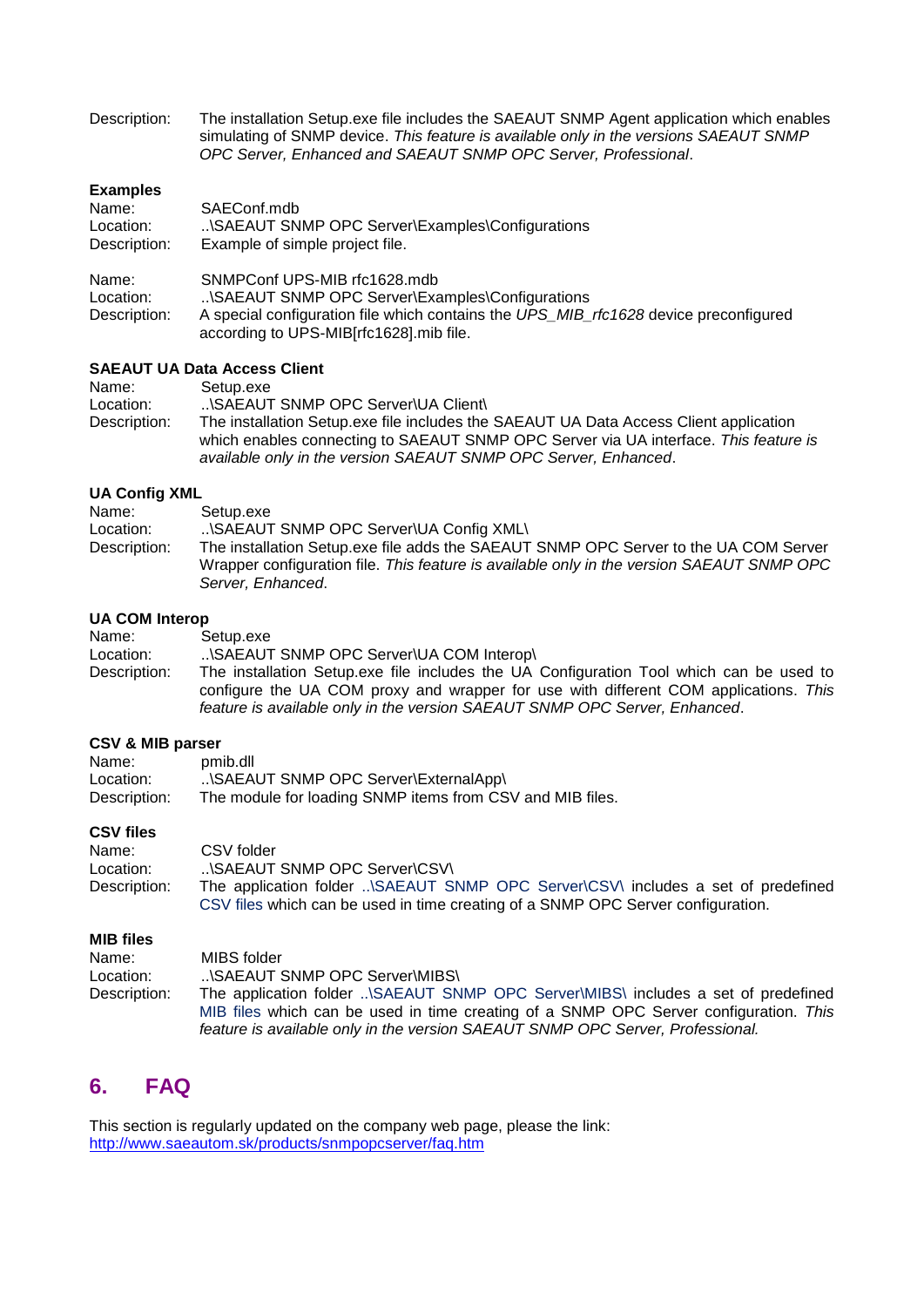- *1. What SNMP protocols are implemented in SAEAUT SNMP OPC Server?*
	- SNMPv2c.
	- SNMPv1.
- *2. What OPC interfaces are implemented in SAEAUT SNMP OPC Server?*
	- OPC Data Access 3.0, 2.05 and 1.0.
	- OPC Alarm and Events 1.0.
	- OPC XML Data Access 1.01 *(Part of installation package is the OPC XML-DA Wrapper which provides an OPC XML-DA Web Service interface as a front-end to one or more OPC COM DA 2.x and 3.0 servers.)*
	- OPC Unified Architecture 1.01 *(Part of installation package is the OPC UA COM Server Wrapper which provides an OPC UA interface.)*

*3. DEMO configuration: The first start of SAEAUT SNMP OPC Server. How to start it?* Recommendation: Please read more about this issue in User's Guide topic "*The first start of SAEAUT SNMP OPC Server application*" (*Windows Start SAEAUT SNMP OPC Server User's Guide).*

The User's Guide as PDF document you can download from link [http://www.saeautom.sk/download/help/saeaut\\_snmp\\_opc\\_server\\_en.pdf.](http://www.saeautom.sk/download/help/saeaut_snmp_opc_server_en.pdf)

*4. DEMO configuration: The Quality of OPC item is "Bad" and the item Subquality is "Comm Failure". Why?*

Recommendation A: The white paper named Installation & Activation of the SNMP Service and SNMP Trap Service addresses this issue.

You can download the latest version of this white paper from the following link [http:/www.saeautom.sk/download/install\\_snmp\\_service.pdf.](http://www.saeautom.sk/download/install_snmp_service.pdf)

### Recommendation B:

Make sure that in the SNMP Service Properties dialog, in the tab Security, is added Community item named "public" with access rights "READ WRITE". If this item is not included between community names then please add it. A sequence, how to add the "public" item to the list of Accepted community names is step-bystep described in the document [http:/www.saeautom.sk/download/install\\_snmp\\_service.pdf](http://www.saeautom.sk/download/install_snmp_service.pdf) (Please see Figure 6 and Figure 7).

#### *5. Writing of a new value to OPC item fails. Why?*

- $\bullet$ OPC Data Item is read only: Check the rights of data items you are using. Open SAEAUT SNMP Server Configurator and choose data item. Change the rights to Read/Write.
- SNMP Community of the device is Read Only: Check the rights of the community you are using.  $\bullet$ When the device is PC, in administrative tools choose services and SNMP service. Open SNMP Service Properties dialog and choose Security tab. Check Accepted community names and choose the community you are using. Change the rights to "READ WRITE". You can add your own communities with desired rights and use them when configuring the device.

#### *6. Which communication ports does the SAEAUT SNMP OPC Server exploit?*

SNMP communication (between SNMP OPC Server and SNMP device):

- SNMP (**UDP** 161)
	- SNMP Trap (**UDP** 162)

#### OPC communication (between SNMP OPC Server and OPC Client):

OPC (**TCP** 135)

XML-DA communication (between SNMP OPC Server and XML-DA Client):

XML-DA (**HTTP/SOAP** 80)

Heartbeat communication (between SNMP OPC Server and SNMP device):

Heartbeat (**ICMP** Echo (ping) request; **ICMP** Echo (ping) reply). ICMP is Internet Control Message Protocol.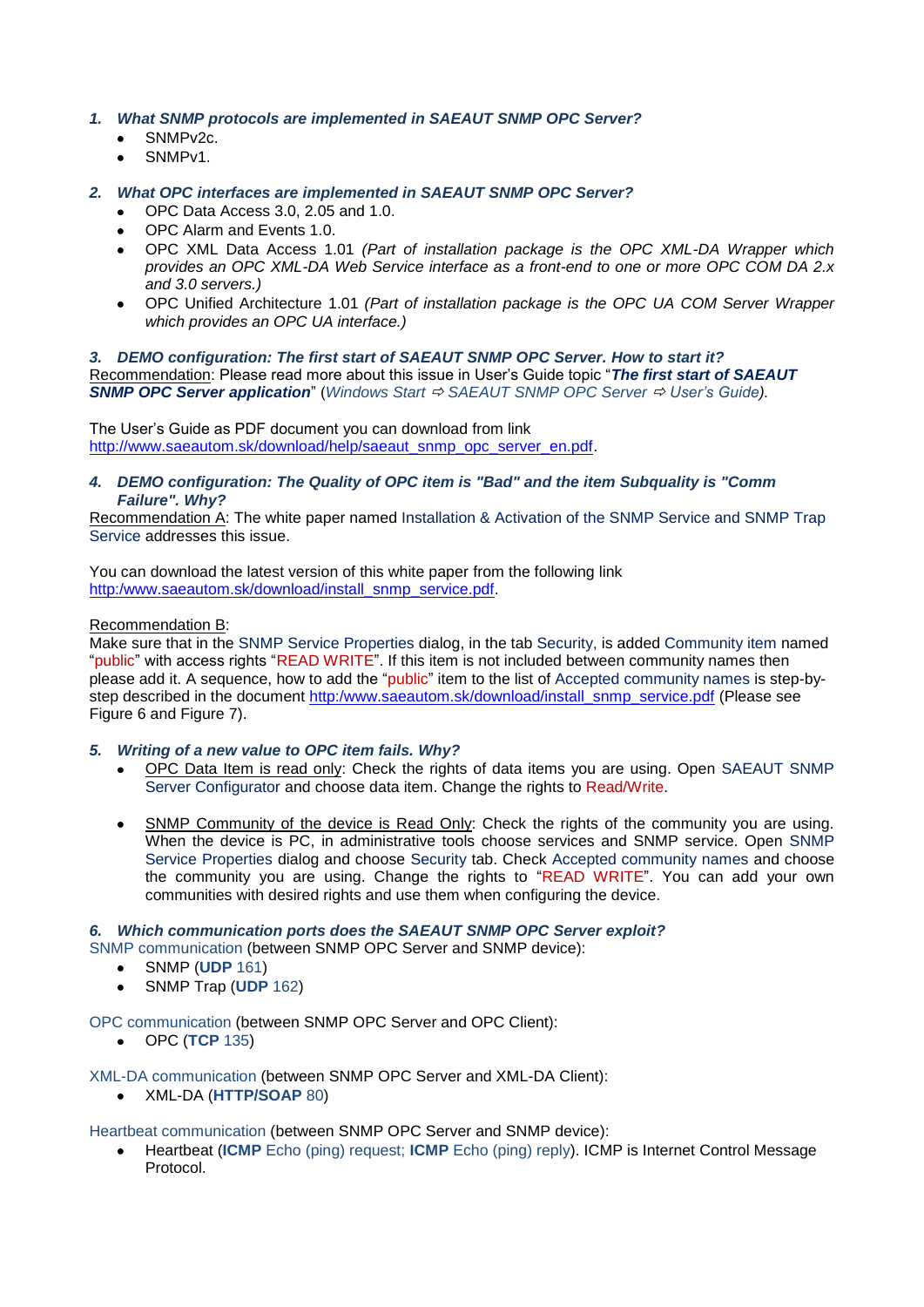#### *Be aware that according to required communication is necessary to permit a port in your firewalls. Settings of the standard operating system firewall are made automatic during installation.*

#### *7. Which ports are used in the SNMP communication?*

SNMP uses the default UDP port 161 for general SNMP messages and UDP port 162 for SNMP trap messages. If these ports are being used by another protocol or service, you can change the settings by modifying the local *Services* file on the agent. The *Services* file is located in *\%SystemRoot %\System32\Drivers\Etc*

#### *8. The SAEAUT SNMP OPC Server doesn't receive any Traps? Why?*

Please try to check the Windows Firewall whether the SNMP trap messages use allowed. The SNMP trap messages use default UDP port 162.

To enable SNMP trap messages in Windows Firewall, please do the following:

- 1. Click on the Windows Start  $\Rightarrow$  Control Panel  $\Rightarrow$  Windows Firewall.
- 2. In the Exceptions tab click on Add Port and in the associated dialog fill out the fields as follows:
	- Name: SNMP Trap
	- Port number: 162
	- Select the UDP radio button.

*Note that: The SNMP trap messages may be received on another UDP port as well. Please see more in the next point: Which ports are used in the SNMP communication?*

#### *9. How to configure OPC and DCOM for OPC Servers and OPC Clients from SAE-Automation, Ltd.?* Please refer to the document Configuring OPC and DCOM for OPC server and client applications from SAE – Automation, s.r.o. that describes OPC and DCOM settings in detail - available in Windows Start  $\Rightarrow$

SAEAUT SNMP OPC Server  $\Rightarrow$  White Papers  $\Rightarrow$  Configuring OPC and DCOM for OPC server and OPC client applications.

You can download the latest version of this white paper from the following link [http://www.saeautom.sk/download/dcom\\_config.pdf.](http://www.saeautom.sk/download/dcom_config.pdf)

### *10. How to make SAEAUT SNMP OPC Server data available via Internet/Intranet?*

Recommendation: Please read more about this issue in User's Guide topics "*How to access SAEAUT SNMP OPC Server data through Internet.*" and associated sub-topics.

#### *11. How is it possible to verify that XML-DA wrapper has been installed correctly?*

Recommendation: Please type the URL in the internet browser as follows:

[http://localhost/XmlDaSnmpOpcServerWrapper/Service.asmx.](http://localhost/XmlDaSnmpOpcServerWrapper/Service.asmx) If the XML-DA wrapper is working correctly you will see a web service test page which will inform you about all operations which are supported (it is a standard test page for all ASP.NET web services).

#### *12. If the XML-DA wrapper is installed successfully and working, how should we get the related web services' WSDL?*

Recommendation: If the web service test page is working, just click on "Service Description" link on the top of the screen to display web service's WSDL or visit the following link [http://localhost/XmlDaSnmpOpcServerWrapper/Service.asmx?WSDL.](http://localhost/XmlDaSnmpOpcServerWrapper/Service.asmx?WSDL)

#### *13. Why is it not possible to overwrite the data items browsed and added by MIB Browser?*

SNMP variables browsed from device do not contain information about access rights of variable and by default all the items added to configurator by browsing have access rights set to read only to avoid misusing. Such variables are not possible to overwrite from the client and it is user's task to change access rights and all desired properties of the data item. Properties of data items including access rights are possible to change from user interface of configurator. Please read more about this issue in User's Guide topic "*Data Item*".

#### *14. In data item definition: Why does the data item validation fail?*

Validation of data item can fail in following cases: device supposed to have SNMP agent with desired SNMP variable is not connected or is incorrectly defined. Check IP address and community of device. Or: desired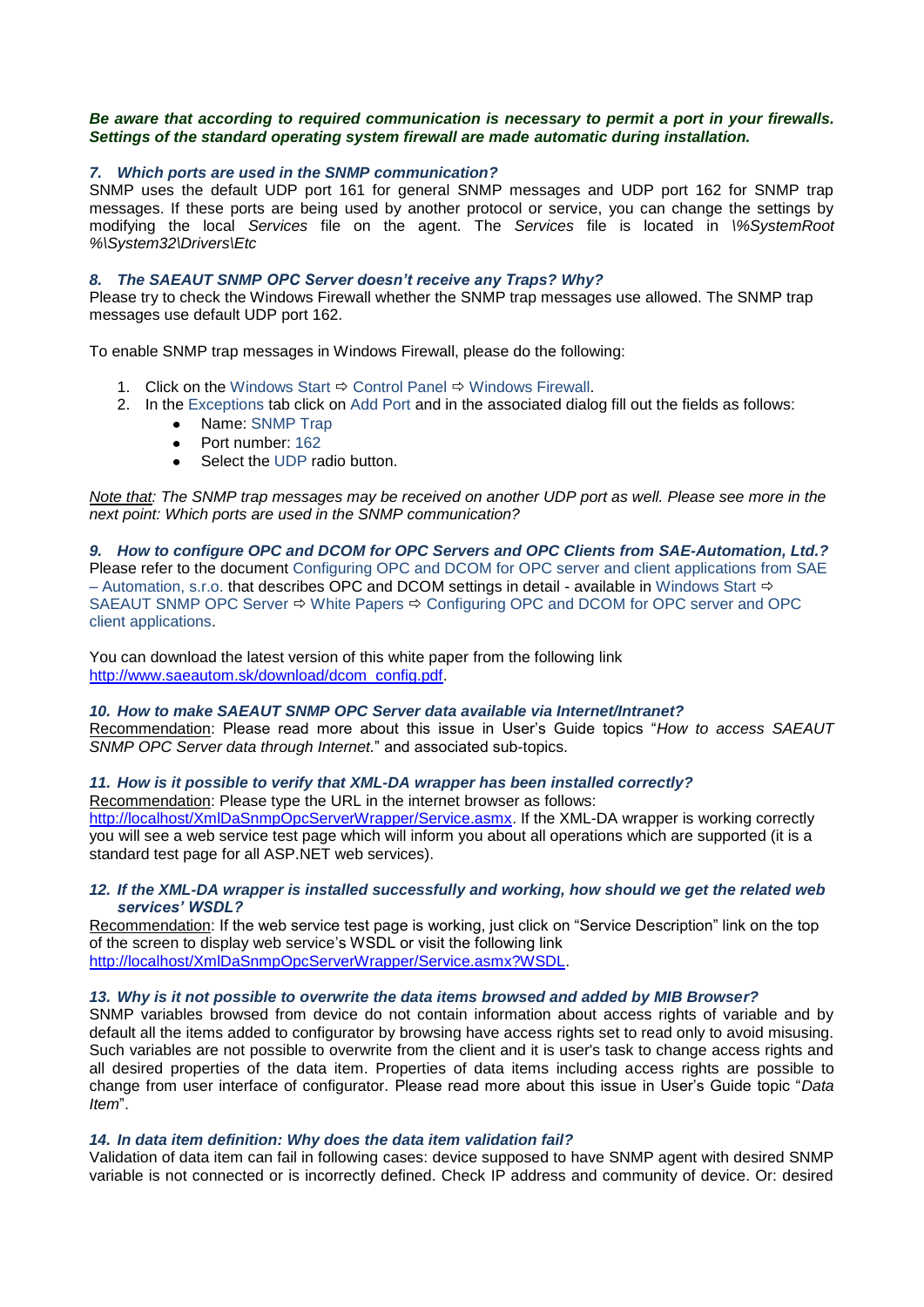SNMP variable is not a leaf variable of a MIB Tree. Only leaf variables are readable from the device and valid able. Check the Object ID of the SNMP variable. To be sure about Object ID, you can browse all the SNMP variables of the device from a specified default Object ID. If you do not wish to browse all the SNMP variables of the device, specify different default Object ID that is closely to the desired you are looking for. For example, if you are not sure about OID: .1.3.6.1.2.1.25.3.2.1.3, if it is a leaf node, put it into Default OID and press Get button for SNMP request. If it is a branch node, all the nodes below will be browsed and you can access wished Object ID. See MIB Browse help.

#### *15. Why OPC client cannot read Script items or Data items that use scripting?*

Reading of Script items or Data items that use scripting fails when any of the used scripts fails to be parsed. If any script fails to be parsed, no script is executed for any item. Check the scripts that you defined in the configurator, if there are no illegal characters or programming errors.

#### *16. Transfering of items from MIB browser into configuration fails. Why?*

If adding of browse items into configurator fails and throws an error, it is usually because items supposed to be browsed would not be unique in a project file. It happens when attempting to write to the project file that is not active. Make sure that the project file is set to active and try browsing again. Please read more about this issue in User's Guide topic "*Make Active*".

#### *17. How to activate product to full version?*

In order to activate your software product to full version you will need to enter a name and the license key. Please start the product you want to activate and click Enter key when asked about product registration. You will be presented with a dialog window that shows hardware fingerprint. Please e-mail us this fingerprint and tell us the Name under which you'd like to activate your product. Based on this information we will send you back the license key that can be used to activate your product.

#### *18. How to configure DCOM for using of OPC UA COM Wrapper with OPC Servers from SAE-Automation, Ltd.?*

Please refer to the document Configuring DCOM for using of OPC UA COM Wrapper with OPC servers from SAE-Automation, Ltd. that describes DCOM settings in detail - available in Windows Start  $\Rightarrow$  SAEAUT SNMP OPC Server  $\Leftrightarrow$  Configuring OPC UA COM Wrapper for SAE products.

You can download the latest version of this white paper from the following link [http://www.saeautom.sk/download/opcuaforsaeproducts.pdf.](http://www.saeautom.sk/download/opcuaforsaeproducts.pdf)

## <span id="page-12-0"></span>**7. KNOWN ISSUES**

*1. From the XML-DA Wrapper link* <http://localhost/XmlDaSnmpOpcServerWrapper/Service.asmx> *is not possible to display a Web Service Test Page. How can the problem be solved?*

Recommendation A: Please make sure that are correct set COM Security for ASP.NET. Please read more about this issue in User's Guide of SAEAUT SNMP OPC Server topics "*How to access SAEAUT SNMP OPC Server data through Internet How to set the Access Rights for OPC XML-DA Wrapper*" and associated sub-topics. (*Windows Start SAEAUT SNMP OPC Server User's Guide)*

Recommendation B: Please make sure that the SAEAUT SNMP OPC Server is installed on your computer correctly.

Recommendation C: Please make sure that your Web Service link is written right.

Recommendation D: Please make sure that the Internet Information Services (IIS) is started.

Recommendation E: Please make sure that .asmx file extension is registered in IIS server.

Recommendation F: Please make sure that Microsoft .NET Framework 1.1 or higher is installed on your computer correctly (you can see if .NET Framework is installed via Administrative Tools panel). If so, try to reinstall .NET Framework. You can download it at: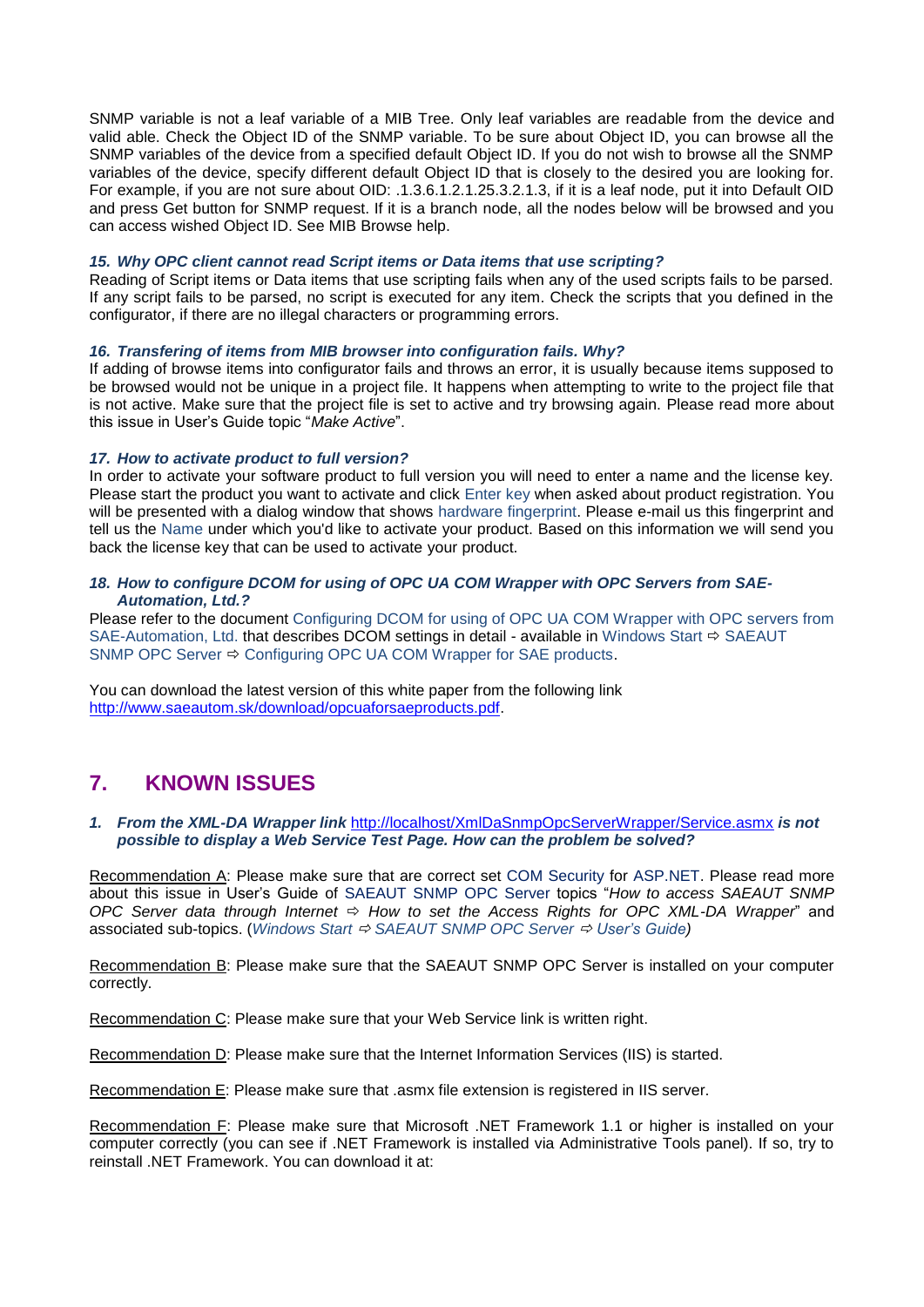[http://www.microsoft.com/downloads/details.aspx?FamilyID=262d25e3-f589-4842-8157-](http://www.microsoft.com/downloads/details.aspx?FamilyID=262d25e3-f589-4842-8157-034d1e7cf3a3&displaylang=en) [034d1e7cf3a3&displaylang=en](http://www.microsoft.com/downloads/details.aspx?FamilyID=262d25e3-f589-4842-8157-034d1e7cf3a3&displaylang=en)

#### *2. A MIB file is not possible to load through MIB Browser (Off-Line).*

This feature is available only in the version SAEAUT SNMP OPC Server, Professional.

There are various mal-formed MIB files which are used in the SNMP devices all over the world. Therefore, we cannot warrant that each available MIB file will be parsed and loaded successfully by MIB Browser (Off-Line).

### *3. The SAEAUT SNMP OPC Server version 2.07.00 has no backward compatibility to the older projects (configurations).*

The configuration projects created in the SAEAUT SNMP OPC Server version 2.07.00 has a new different structure in compare with the previous released versions of the SAEAUT SNMP OPC Server. At the moment, no already existing project can be open in the SAEAUT SNMP OPC Server version 2.07.00. It means that there is no backward compatibility to the older projects. We recommend you to rewrite your existing projects to new projects.

There is a possibility to contact us and send your existing projects to our company. We can try to convert these existing projects to new structure.

#### *4. The SAEAUT SNMP OPC Server data are not available via OPC UA COM Wrapper interface.*

Please refer to the document Configuring DCOM for using of OPC UA COM Wrapper with OPC servers from SAE-Automation, Ltd. that describes DCOM settings in detail - available in Windows Start  $\Rightarrow$  SAEAUT SNMP OPC Server  $\Rightarrow$  Configuring OPC UA COM Wrapper for SAE products.

You can download the latest version of this white paper from the following link [http://www.saeautom.sk/download/opcuaforsaeproducts.pdf.](http://www.saeautom.sk/download/opcuaforsaeproducts.pdf)

#### *5. DEMO configuration: SNMP variables are not available on 64-bit Windows. The Quality of OPC item is "Bad" and the item Subquality is "Comm Failure".*

Make sure that in the SNMP Service Properties in the tab Security dialog is added Community item named "public" with access rights "READ WRITE". If this item is not included between community names then please add it. A sequence, how to add the "public" item to the list of Accepted community names is step-bystep described in the document [http:/www.saeautom.sk/download/install\\_snmp\\_service.pdf](http://www.saeautom.sk/download/install_snmp_service.pdf) (Please see Figure 6 and Figure 7).

*Up to now, this issue was obtained for Microsoft Windows Vista (only 64-bit edition) and Microsoft Windows 7 (only 64-bit edition).*

## <span id="page-13-0"></span>**8. SUPPORT**

Telephone: +421/ 42 4450701 (Monday - Friday: 8:00 AM - 17:00 PM) Fax: +421/ 42 4450702<br>Email: sae-automation@s sae-automation@saeautom.sk

## <span id="page-13-1"></span>**9. CONTACTS**

SAE - Automation, s.r.o. Trenčianska 19 018 51 Nova Dubnica, Slovak republic [http://www.saeautom.sk](http://www.saeautom.sk/), <mailto:sae-automation@saeautom.sk>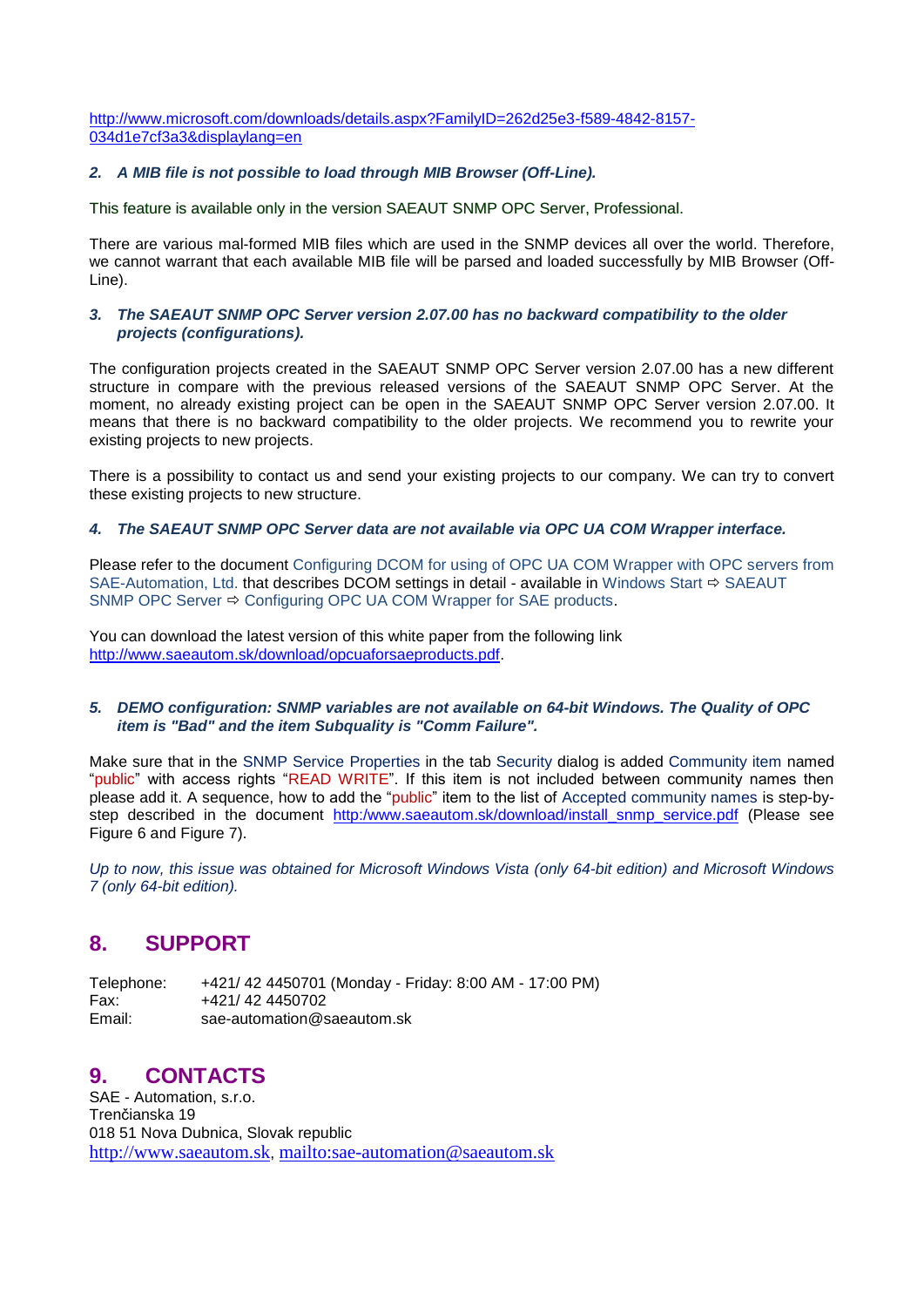# <span id="page-14-0"></span>**10. DOWNLOADS**

In this section are listed links to important documents which relates with the SAEAUT SNMP OPC Server.

## **SAEAUT SNMP OPC Server documentation (User's Guide)**

[http://www.saeautom.sk/download/help/saeaut\\_snmp\\_opc\\_server\\_en.pdf](http://www.saeautom.sk/download/help/saeaut_snmp_opc_server_en.pdf)

## **Using of the SAEAUT SNMP OPC Server for receiving Trap messages from SNMP Agents** [http://www.saeautom.sk/download/SAEAUT SNMP OPC Server receives TRAP](http://www.saeautom.sk/download/SAEAUT%20SNMP%20OPC%20Server%20receives%20TRAP%20messages_eng.pdf)  [messages\\_eng.pdf](http://www.saeautom.sk/download/SAEAUT%20SNMP%20OPC%20Server%20receives%20TRAP%20messages_eng.pdf)

**Installation & Activation of the SNMP Service and SNMP Trap Service** [http://www.saeautom.sk/download/install\\_snmp\\_service.pdf](http://www.saeautom.sk/download/install_snmp_service.pdf)

**SAEAUT SNMP Agent documentation (User's Guide)** [http://www.saeautom.sk/download/help/saeaut\\_snmp\\_agent\\_en.pdf](http://www.saeautom.sk/download/help/saeaut_snmp_agent_en.pdf)

**Elegant solution for the management of computer network** [http://www.saeautom.sk/download/snmpopcserver\\_en.pdf](http://www.saeautom.sk/download/snmpopcserver_en.pdf)

# **Monitoring of network infrastructure**

[http://www.saeautom.sk/download/monitoring\\_en.pdf](http://www.saeautom.sk/download/monitoring_en.pdf)

**Configuring OPC and DCOM for OPC server and OPC client applications from SAE – Automation, Ltd.** [http://www.saeautom.sk/download/dcom\\_config.pdf](http://www.saeautom.sk/download/dcom_config.pdf)

**Configuring DCOM for using OPC UA COM Wrapper with OPC servers from SAE – Automation, Ltd.** <http://www.saeautom.sk/download/opcuaforsaeproducts.pdf>

**Internet browser based OPC client**

[http://www.saeautom.sk/download/opc\\_explorer.pdf](http://www.saeautom.sk/download/opc_explorer.pdf)

# **OpcDbGateway – Powerfull program system for PC**

[http://www.saeautom.sk/download/opcdbgateway\\_en.pdf](http://www.saeautom.sk/download/opcdbgateway_en.pdf)

**SAEAUT SMS Service, sending and receiving SMS from/to various applications** [http://www.saeautom.sk/download/smsservice\\_en.pdf](http://www.saeautom.sk/download/smsservice_en.pdf)